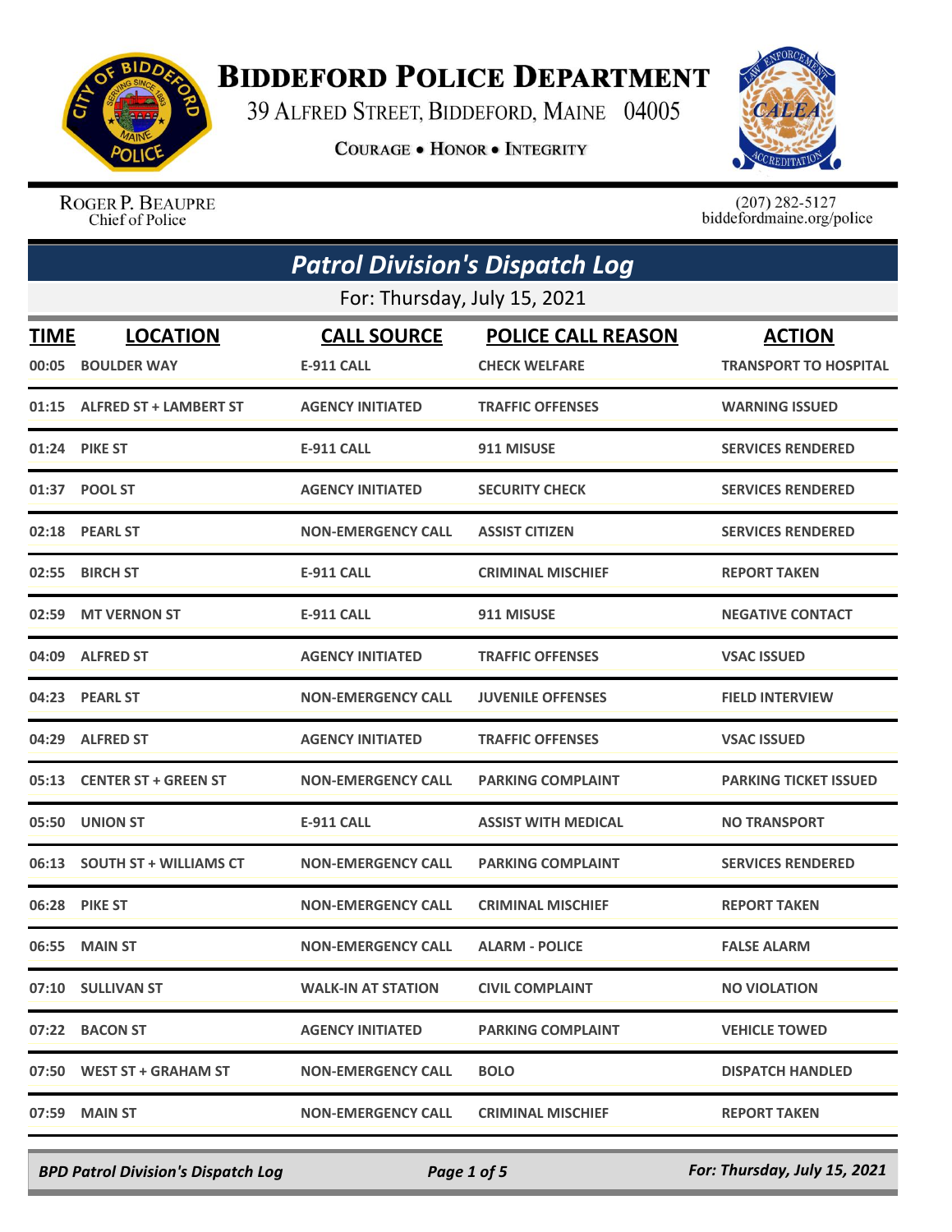| <b>TIME</b> | <b>LOCATION</b>                                 | <b>CALL SOURCE</b>        | <b>POLICE CALL REASON</b>          | <b>ACTION</b>            |
|-------------|-------------------------------------------------|---------------------------|------------------------------------|--------------------------|
|             | 08:35 BIRCH ST                                  | <b>AGENCY INITIATED</b>   | <b>OUT FOR FOLLOW UP</b>           | <b>SERVICES RENDERED</b> |
| 08:50       | <b>MAIN ST</b>                                  | <b>AGENCY INITIATED</b>   | <b>COMMUNITY ENGAGEMENT</b>        | <b>SERVICES RENDERED</b> |
| 08:56       | <b>FRANKLIN ST</b>                              | <b>RADIO</b>              | <b>COMMUNITY ENGAGEMENT</b>        | <b>SERVICES RENDERED</b> |
| 08:58       | <b>WENTWORTH ST</b>                             | <b>NON-EMERGENCY CALL</b> | <b>DOMESTIC COMPLAINTS</b>         | <b>REPORT TAKEN</b>      |
|             | 09:17 WEST ST                                   | <b>AGENCY INITIATED</b>   | <b>COMMUNITY ENGAGEMENT</b>        | <b>SERVICES RENDERED</b> |
| 09:49       | <b>PIKE ST</b>                                  | <b>AGENCY INITIATED</b>   | <b>PRO-ACTIVE DV RESPONSE TEAM</b> | <b>NO VIOLATION</b>      |
|             | 09:53 HORRIGAN CT                               | WALK-IN AT STATION        | <b>PAPERWORK</b>                   | <b>SERVICES RENDERED</b> |
|             | 10:21 SOUTH ST                                  | <b>NON-EMERGENCY CALL</b> | <b>ARTICLES LOST/FOUND</b>         | <b>REPORT TAKEN</b>      |
|             | 11:31 POOL ST + SCHOOL ST                       | <b>AGENCY INITIATED</b>   | <b>TRAFFIC OFFENSES</b>            | <b>VSAC ISSUED</b>       |
|             | 11:50 POOL ST                                   | <b>AGENCY INITIATED</b>   | <b>TRAFFIC OFFENSES</b>            | <b>VSAC ISSUED</b>       |
| 12:00       | <b>POOL ST</b>                                  | <b>AGENCY INITIATED</b>   | <b>TRAFFIC OFFENSES</b>            | <b>WARNING ISSUED</b>    |
| 12:07       | <b>ALFRED ST</b>                                | <b>WALK-IN AT STATION</b> | <b>HARASSMENT</b>                  | <b>REPORT TAKEN</b>      |
| 12:11       | <b>POOL ST + BLANDINGS WAY</b>                  | <b>AGENCY INITIATED</b>   | <b>TRAFFIC OFFENSES</b>            | <b>WARNING ISSUED</b>    |
| 12:21       | <b>POOL ST + MEETINGHOUSE RD</b>                | <b>AGENCY INITIATED</b>   | <b>TRAFFIC OFFENSES</b>            | <b>WARNING ISSUED</b>    |
| 12:22       | <b>ORCHARD ST</b>                               | <b>NON-EMERGENCY CALL</b> | <b>PARKING COMPLAINT</b>           | <b>SERVICES RENDERED</b> |
| 12:26       | ALFRED ST + MEDICAL CENTER D NON-EMERGENCY CALL |                           | <b>VEHICLE CRASH - POLICE ONLY</b> | <b>STATE FORM TAKEN</b>  |
|             | 12:28 POOL ST                                   | <b>AGENCY INITIATED</b>   | <b>TRAFFIC OFFENSES</b>            | <b>WARNING ISSUED</b>    |
|             | 12:28 GRANITE ST                                | <b>NON-EMERGENCY CALL</b> | <b>SUSPICION</b>                   | <b>SERVICES RENDERED</b> |
|             | 12:34 POOL ST                                   | <b>AGENCY INITIATED</b>   | <b>TRAFFIC OFFENSES</b>            | <b>WARNING ISSUED</b>    |
|             | 12:41 POOL ST + HIDDEN FARM RD                  | <b>AGENCY INITIATED</b>   | <b>TRAFFIC OFFENSES</b>            | <b>WARNING ISSUED</b>    |
|             | 12:51 POOL ST + DECARY RD                       | <b>AGENCY INITIATED</b>   | <b>TRAFFIC OFFENSES</b>            | <b>WARNING ISSUED</b>    |
|             | 12:56 POOL ST                                   | <b>AGENCY INITIATED</b>   | <b>TRAFFIC OFFENSES</b>            | <b>WARNING ISSUED</b>    |
|             | <b>12:57 MAIN ST</b>                            | E-911 CALL                | <b>BOLO</b>                        | <b>NO TRANSPORT</b>      |
|             | 13:06 POOL ST + SEVIGNY AVE                     | <b>AGENCY INITIATED</b>   | <b>TRAFFIC OFFENSES</b>            | <b>WARNING ISSUED</b>    |
|             | 13:12 POOL ST + MEETINGHOUSE RD                 | <b>AGENCY INITIATED</b>   | <b>TRAFFIC OFFENSES</b>            | <b>WARNING ISSUED</b>    |
|             | 13:12 POOL ST                                   | <b>E-911 CALL</b>         | <b>ANIMAL COMPLAINT</b>            | <b>NEGATIVE CONTACT</b>  |
|             |                                                 |                           |                                    |                          |

*BPD Patrol Division's Dispatch Log Page 2 of 5 For: Thursday, July 15, 2021*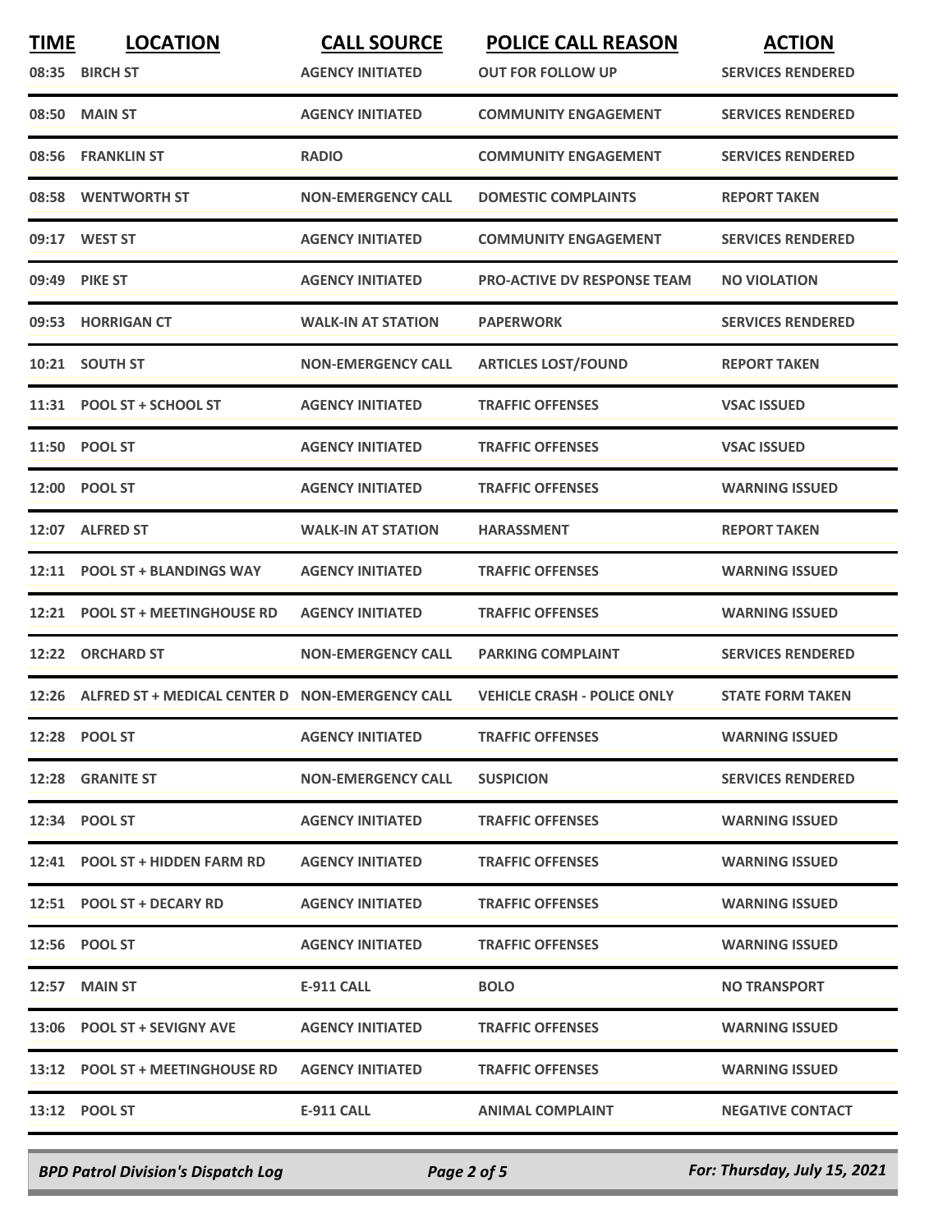| <b>TIME</b> | <b>LOCATION</b>               | <b>CALL SOURCE</b>        | <b>POLICE CALL REASON</b>          | <b>ACTION</b>            |
|-------------|-------------------------------|---------------------------|------------------------------------|--------------------------|
|             | 13:12 ALFRED ST               | <b>NON-EMERGENCY CALL</b> | <b>CODES ENFORCEMENT</b>           | <b>DISPATCH HANDLED</b>  |
|             | 13:22 POOL ST + BLANDINGS WAY | <b>AGENCY INITIATED</b>   | <b>TRAFFIC OFFENSES</b>            | <b>VSAC ISSUED</b>       |
| 13:32       | <b>SHEPHERDS WAY</b>          | <b>NON-EMERGENCY CALL</b> | <b>JUVENILE OFFENSES</b>           | <b>NO VIOLATION</b>      |
| 13:36       | <b>POOL ST + SEVIGNY AVE</b>  | <b>AGENCY INITIATED</b>   | <b>TRAFFIC OFFENSES</b>            | <b>VSAC ISSUED</b>       |
|             | 13:46 ALFRED ST               | <b>AGENCY INITIATED</b>   | <b>OUT FOR FOLLOW UP</b>           | <b>SERVICES RENDERED</b> |
|             | 13:55 POOL ST                 | <b>AGENCY INITIATED</b>   | <b>TRAFFIC OFFENSES</b>            | <b>WARNING ISSUED</b>    |
|             | 14:05 ALFRED ST               | <b>AGENCY INITIATED</b>   | <b>OUT FOR FOLLOW UP</b>           | <b>SERVICES RENDERED</b> |
|             | 14:12 WEST ST + COTE CIR      | <b>AGENCY INITIATED</b>   | <b>TRAFFIC OFFENSES</b>            | <b>WARNING ISSUED</b>    |
|             | 14:21 WEST ST                 | <b>AGENCY INITIATED</b>   | <b>TRAFFIC OFFENSES</b>            | <b>WARNING ISSUED</b>    |
| 14:26       | <b>BIDDEFORD GATEWAY CTR</b>  | <b>NON-EMERGENCY CALL</b> | <b>THEFT</b>                       | <b>REPORT TAKEN</b>      |
|             | 14:27 WEST ST                 | <b>AGENCY INITIATED</b>   | <b>TRAFFIC OFFENSES</b>            | <b>VSAC ISSUED</b>       |
| 14:40       | <b>WEST ST + GRANITE ST</b>   | <b>AGENCY INITIATED</b>   | <b>TRAFFIC OFFENSES</b>            | <b>WARNING ISSUED</b>    |
| 14:46       | <b>WEST ST</b>                | <b>AGENCY INITIATED</b>   | <b>TRAFFIC OFFENSES</b>            | <b>WARNING ISSUED</b>    |
| 14:50       | <b>MARINER WAY</b>            | E-911 CALL                | <b>ANIMAL COMPLAINT</b>            | <b>GONE ON ARRIVAL</b>   |
| 14:59       | WEST ST + HILL ST             | <b>AGENCY INITIATED</b>   | <b>TRAFFIC OFFENSES</b>            | <b>WARNING ISSUED</b>    |
|             | 15:04 HILL ST                 | <b>AGENCY INITIATED</b>   | <b>TRAFFIC OFFENSES</b>            | <b>VSAC ISSUED</b>       |
|             | 15:19 ALFRED ST               | <b>NON-EMERGENCY CALL</b> | <b>OUT FOR FOLLOW UP</b>           | <b>SERVICES RENDERED</b> |
|             | 15:28 CENTER ST               | <b>NON-EMERGENCY CALL</b> | <b>MENTAL ILLNESS CASES</b>        | <b>SERVICES RENDERED</b> |
|             | 15:30 MAIN ST                 | <b>NON-EMERGENCY CALL</b> | <b>HARASSMENT</b>                  | <b>REPORT TAKEN</b>      |
|             | 15:35 ALFRED ST               | <b>AGENCY INITIATED</b>   | <b>VEHICLE CRASH - POLICE ONLY</b> | <b>SERVICES RENDERED</b> |
|             | 15:35 POOL ST                 | <b>NON-EMERGENCY CALL</b> | <b>THEFT</b>                       | <b>REPORT TAKEN</b>      |
|             | 15:52 SOUTH ST + CRESCENT ST  | <b>AGENCY INITIATED</b>   | <b>CHECK WELFARE</b>               | <b>SERVICES RENDERED</b> |
|             | 16:01 GEORGETOWN DR           | <b>NON-EMERGENCY CALL</b> | <b>BURGLARY OF A MOTOR VEHICLE</b> | <b>REPORT TAKEN</b>      |
|             | <b>16:03 BOULDER WAY</b>      | <b>AGENCY INITIATED</b>   | <b>ALL OTHER</b>                   | <b>SERVICES RENDERED</b> |
|             | 16:07 WENDELL AVE             | <b>AGENCY INITIATED</b>   | <b>TRAFFIC OFFENSES</b>            | <b>WARNING ISSUED</b>    |
|             | 16:13 MARINER WAY             | <b>NON-EMERGENCY CALL</b> | <b>SHOPLIFTING</b>                 | <b>REPORT TAKEN</b>      |
|             |                               |                           |                                    |                          |

*BPD Patrol Division's Dispatch Log Page 3 of 5 For: Thursday, July 15, 2021*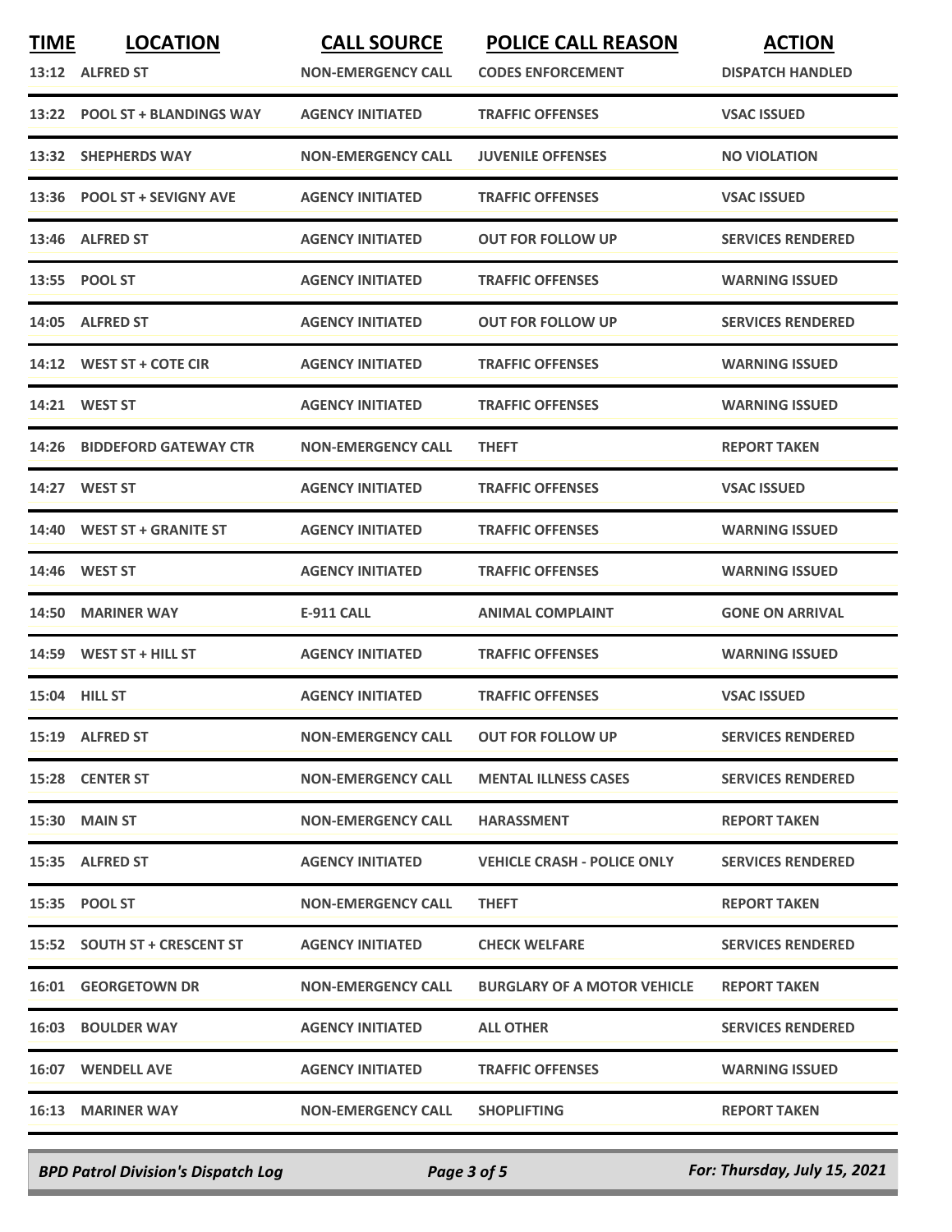| <b>TIME</b> | <b>LOCATION</b><br>16:42 ALFRED ST | <b>CALL SOURCE</b><br><b>AGENCY INITIATED</b> | <b>POLICE CALL REASON</b><br><b>TRAFFIC OFFENSES</b> | <b>ACTION</b><br><b>WARNING ISSUED</b> |
|-------------|------------------------------------|-----------------------------------------------|------------------------------------------------------|----------------------------------------|
|             | 16:42 ALFRED ST                    | <b>AGENCY INITIATED</b>                       | <b>ALL OTHER</b>                                     | <b>SERVICES RENDERED</b>               |
|             | 16:45 UNION ST                     | <b>NON-EMERGENCY CALL</b>                     | <b>CHECK WELFARE</b>                                 | <b>SERVICES RENDERED</b>               |
| 16:53       | <b>GEORGETOWN DR</b>               | <b>AGENCY INITIATED</b>                       | <b>BURGLARY OF A MOTOR VEHICLE</b>                   | <b>REPORT TAKEN</b>                    |
| 17:09       | <b>BOULDER WAY</b>                 | <b>NON-EMERGENCY CALL</b>                     | <b>ANIMAL COMPLAINT</b>                              | <b>SERVICES RENDERED</b>               |
|             | 17:13 POOL ST + HIGH ST            | <b>NON-EMERGENCY CALL</b>                     | <b>BOLO</b>                                          | <b>NEGATIVE CONTACT</b>                |
| 17:20       | <b>ADAMS ST</b>                    | <b>NON-EMERGENCY CALL</b>                     | <b>ATTEMPTED/THREATENED SUICIDE</b>                  | <b>REPORT TAKEN</b>                    |
| 17:23       | <b>MARINER WAY</b>                 | <b>NON-EMERGENCY CALL</b>                     | <b>SHOPLIFTING</b>                                   | <b>REPORT TAKEN</b>                    |
| 17:25       | <b>PIKE ST</b>                     | <b>NON-EMERGENCY CALL</b>                     | <b>CIVIL COMPLAINT</b>                               | <b>CIVIL COMPLAINT</b>                 |
|             | 17:28 PRECOURT ST + ALFRED ST      | <b>AGENCY INITIATED</b>                       | <b>TRAFFIC OFFENSES</b>                              | <b>WARNING ISSUED</b>                  |
| 17:31       | <b>MAIN ST</b>                     | <b>NON-EMERGENCY CALL</b>                     | <b>DISTURBANCE / NOISE</b>                           | <b>SERVICES RENDERED</b>               |
| 17:33       | <b>CLIFFORD ST + GEORGE ST</b>     | <b>NON-EMERGENCY CALL</b>                     | <b>VEHICLE CRASH - POLICE ONLY</b>                   | <b>STATE FORM TAKEN</b>                |
| 17:36       | <b>ELM ST</b>                      | <b>NON-EMERGENCY CALL</b>                     | <b>ANIMAL COMPLAINT</b>                              | <b>NEGATIVE CONTACT</b>                |
|             | 18:05 ALFRED ST                    | <b>NON-EMERGENCY CALL</b>                     | <b>VEHICLE CRASH - POLICE ONLY</b>                   | <b>STATE FORM TAKEN</b>                |
|             | 18:12 CUTTS ST                     | <b>E-911 CALL</b>                             | <b>CHECK WELFARE</b>                                 | <b>SERVICES RENDERED</b>               |
| 18:15       | <b>MARINER WAY</b>                 | <b>E-911 CALL</b>                             | <b>CHECK WELFARE</b>                                 | <b>NO ACTION REQUIRED</b>              |
|             | 19:02 MAIN ST + ELM ST             | <b>NON-EMERGENCY CALL</b>                     | <b>HARASSMENT</b>                                    | <b>SERVICES RENDERED</b>               |
|             | 19:49 ALFRED ST                    | <b>NON-EMERGENCY CALL</b>                     | <b>DISTURBANCE / NOISE</b>                           | <b>NEGATIVE CONTACT</b>                |
|             | 20:27 MAIN ST                      | <b>WALK-IN AT STATION</b>                     | <b>ARTICLES LOST/FOUND</b>                           | <b>REPORT TAKEN</b>                    |
|             | 20:39 RAYMOND ST                   | <b>NON-EMERGENCY CALL</b>                     | <b>FIREWORKS COMPLAINT</b>                           | <b>WARNING ISSUED</b>                  |
|             | 20:42 ELM ST                       | <b>AGENCY INITIATED</b>                       | <b>TRAFFIC OFFENSES</b>                              | <b>WARNING ISSUED</b>                  |
|             | 20:58 SOUTH ST                     | <b>E-911 CALL</b>                             | <b>DISTURBANCE / NOISE</b>                           | <b>REPORT TAKEN</b>                    |
|             | 21:15 ALFRED ST                    | <b>NON-EMERGENCY CALL</b>                     | <b>OUT FOR FOLLOW UP</b>                             | <b>SUMMONS ISSUED</b>                  |
|             | 21:28 BACON ST + HILL ST           | <b>NON-EMERGENCY CALL</b>                     | <b>BOLO</b>                                          | <b>NEGATIVE CONTACT</b>                |
|             | 21:47 ALFRED ST                    | <b>AGENCY INITIATED</b>                       | <b>DISABLED VEHICLE</b>                              | <b>SERVICES RENDERED</b>               |
|             | 21:57 CUTTS ST                     | E-911 CALL                                    | <b>DOMESTIC/SUICIDAL</b>                             | <b>REPORT TAKEN</b>                    |
|             |                                    |                                               |                                                      |                                        |

*BPD Patrol Division's Dispatch Log Page 4 of 5 For: Thursday, July 15, 2021*